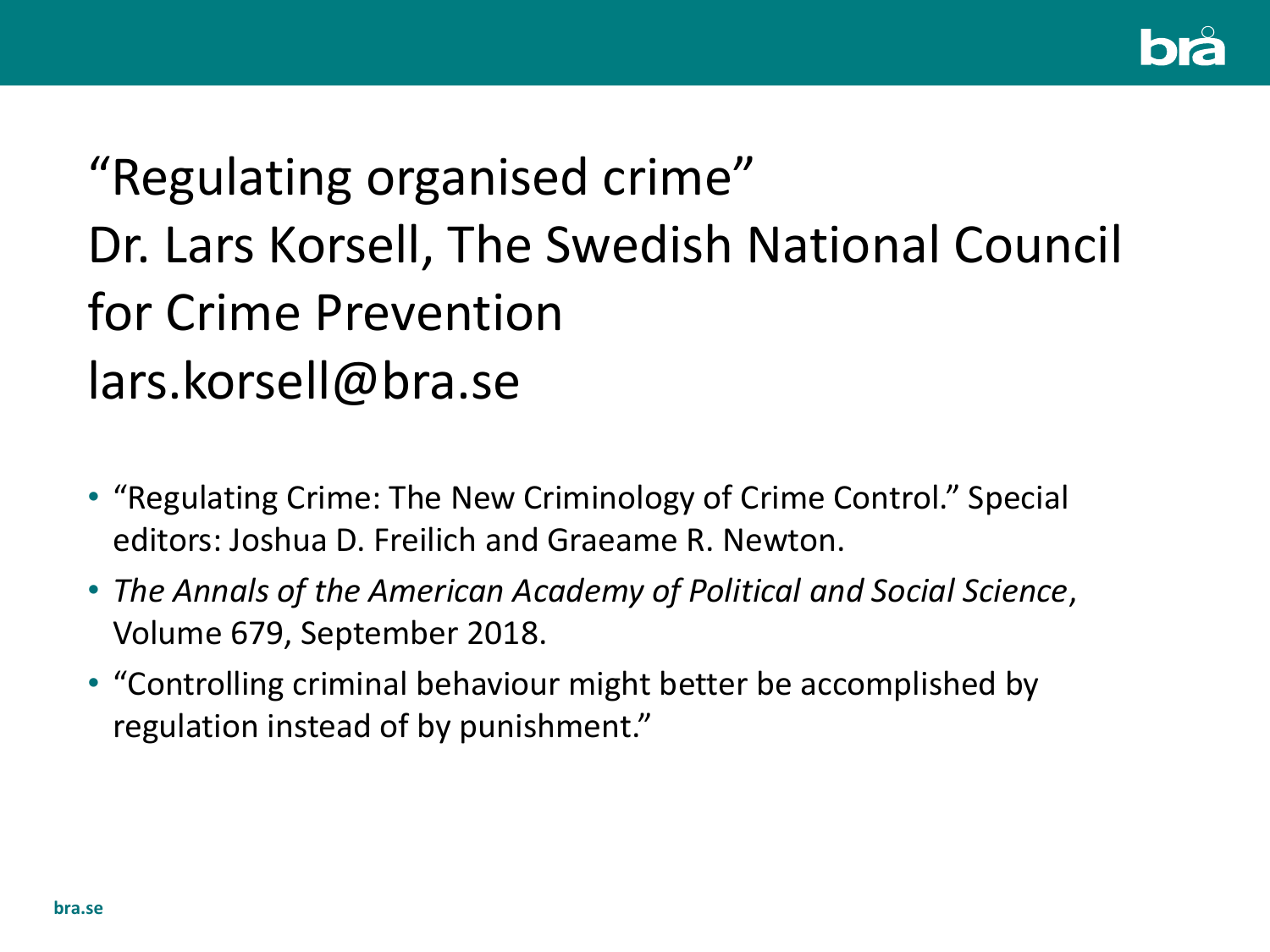

### Penal law or regulation?

- 1. Enact criminal laws, typically prohibitions, or
- 2. Establish some form of regulatory framework to rein in the market or solve the problem. Since the general perception is that alcohol also has positive qualities, that industry is useful, and that banks serve an important societal function, criminal laws are hardly a solution. Instead, a regulatory scheme offers a way to counteract the negative aspects in otherwise desirable activities, goods or entities.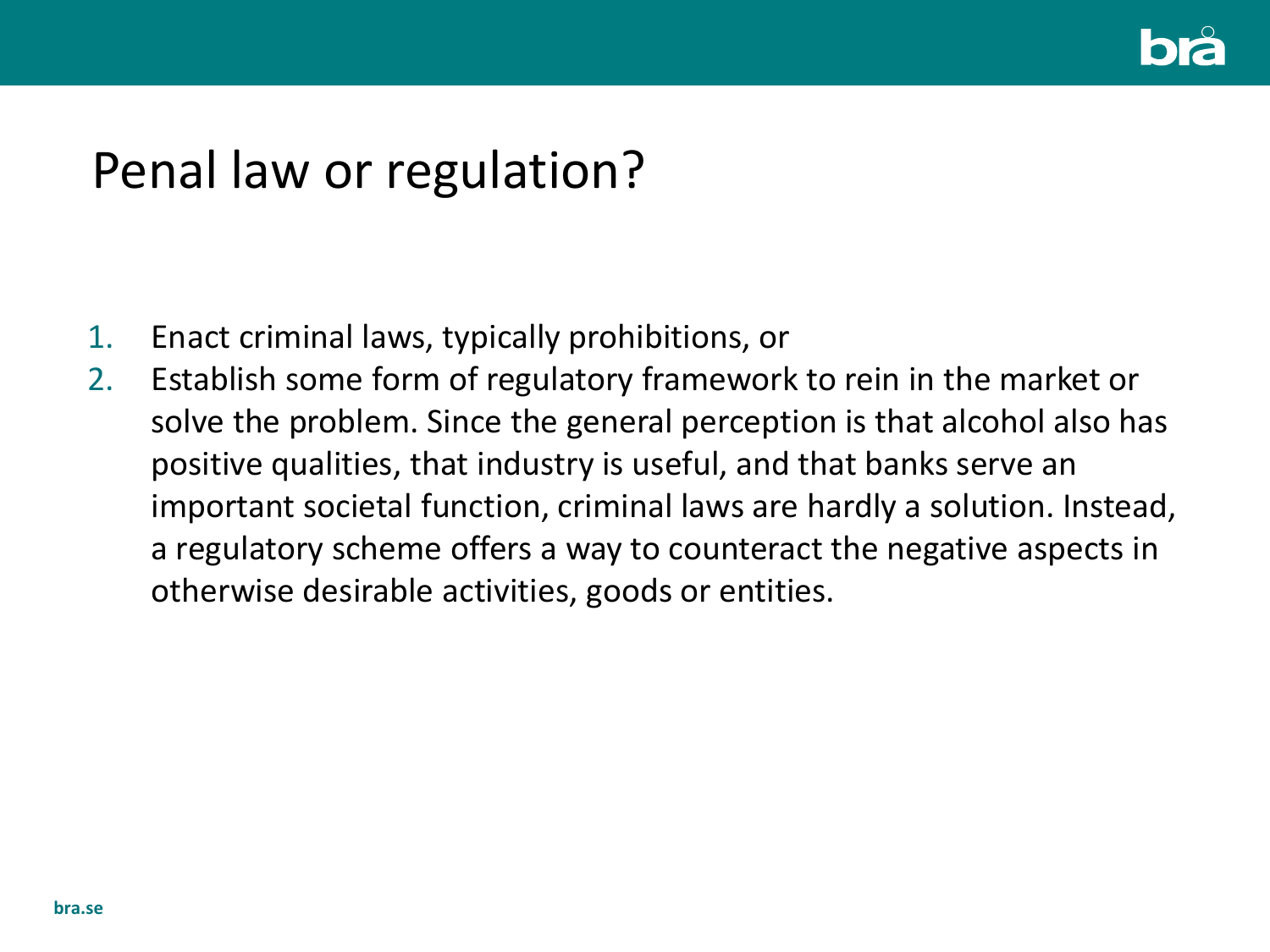

Regulatory schemes offers a way to counteract the negative aspects in otherwise desirable activities, goods or entities

Businesses, cartels Work place safety Health and safety Savings, financial sector Vice **Weapons** Taxes and benefits

"The regulatory society" "The risk society"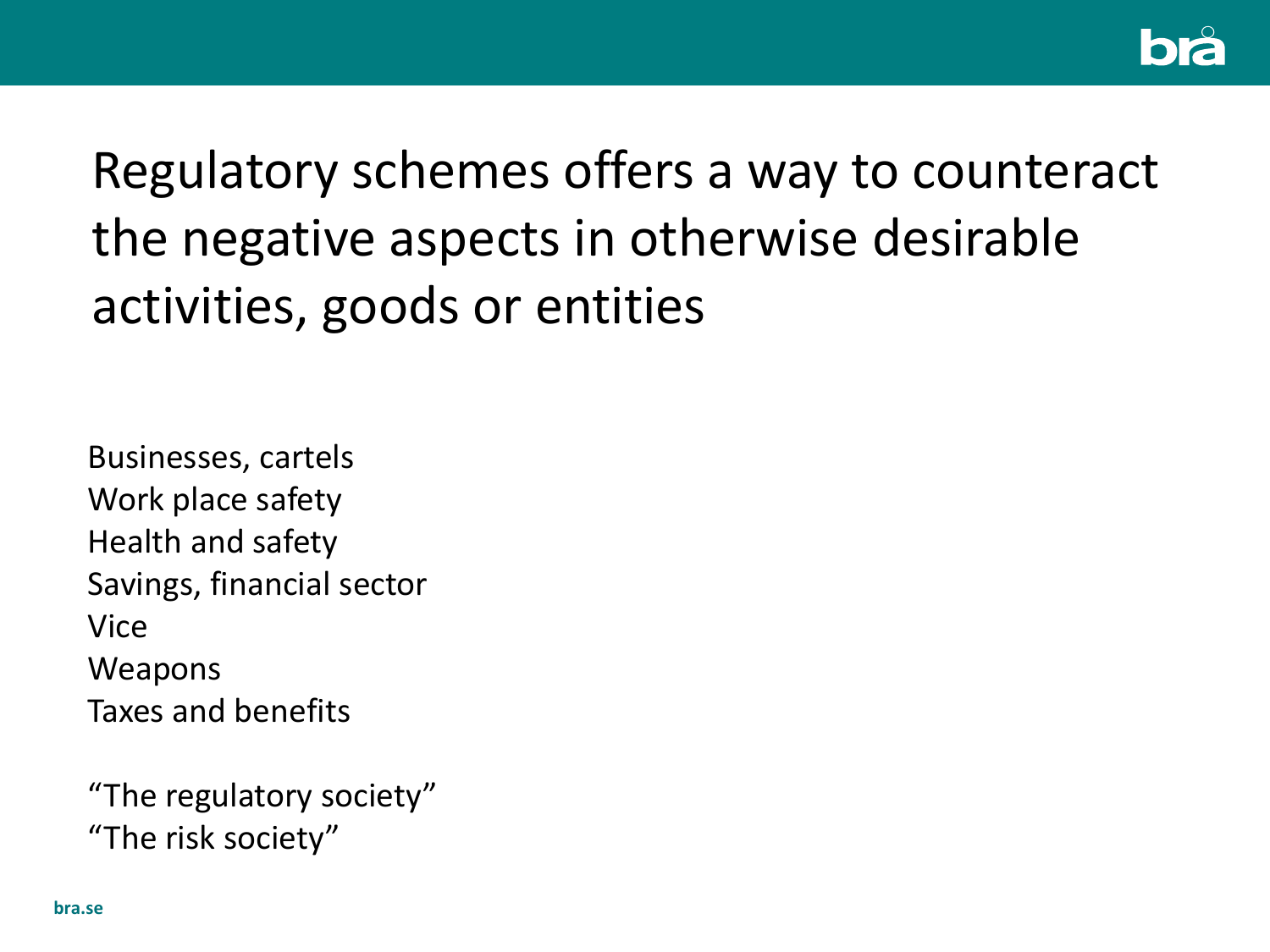

# Regulatory schemes that change markets also create opportunities for crime

- The nature of a rather significant percentage of organized crime is to exploit regulated markets by offering services and goods without complying with the relevant regulations.
- Offers of "tax-free" goods such as tobacco, alcohol, or unreported employment (insurance, safety).
- Drugs, weapons, explosives
- Sexual services, gambling, human smuggling/trafficking
- Collecting money, security
- Stolen goods
- Criminal businesses continually provide the market with what the regulatory scheme seeks to prevent, tax, or otherwise regulate.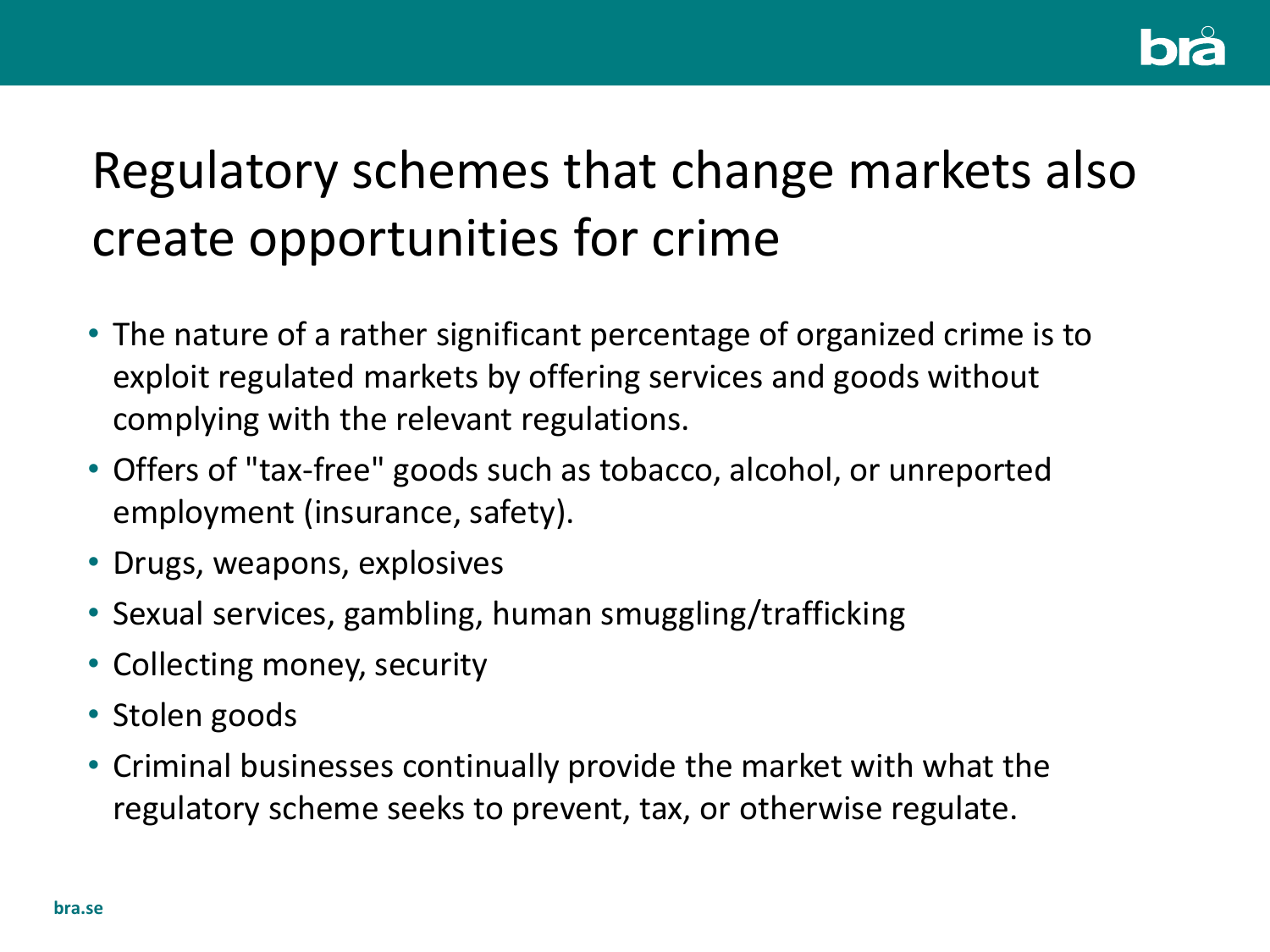

# There is a need for crime proofing

Regulatory schemes seldom takes place with any significant attention to the simultaneous prevention of misuse by organized crime.

Regulations primarily seek to rectify the problems which are the subject of the regulation, not address the abuse which can follow in its path.

Crime proofing can proactively assess the risk of exploitation of legislation (Savona).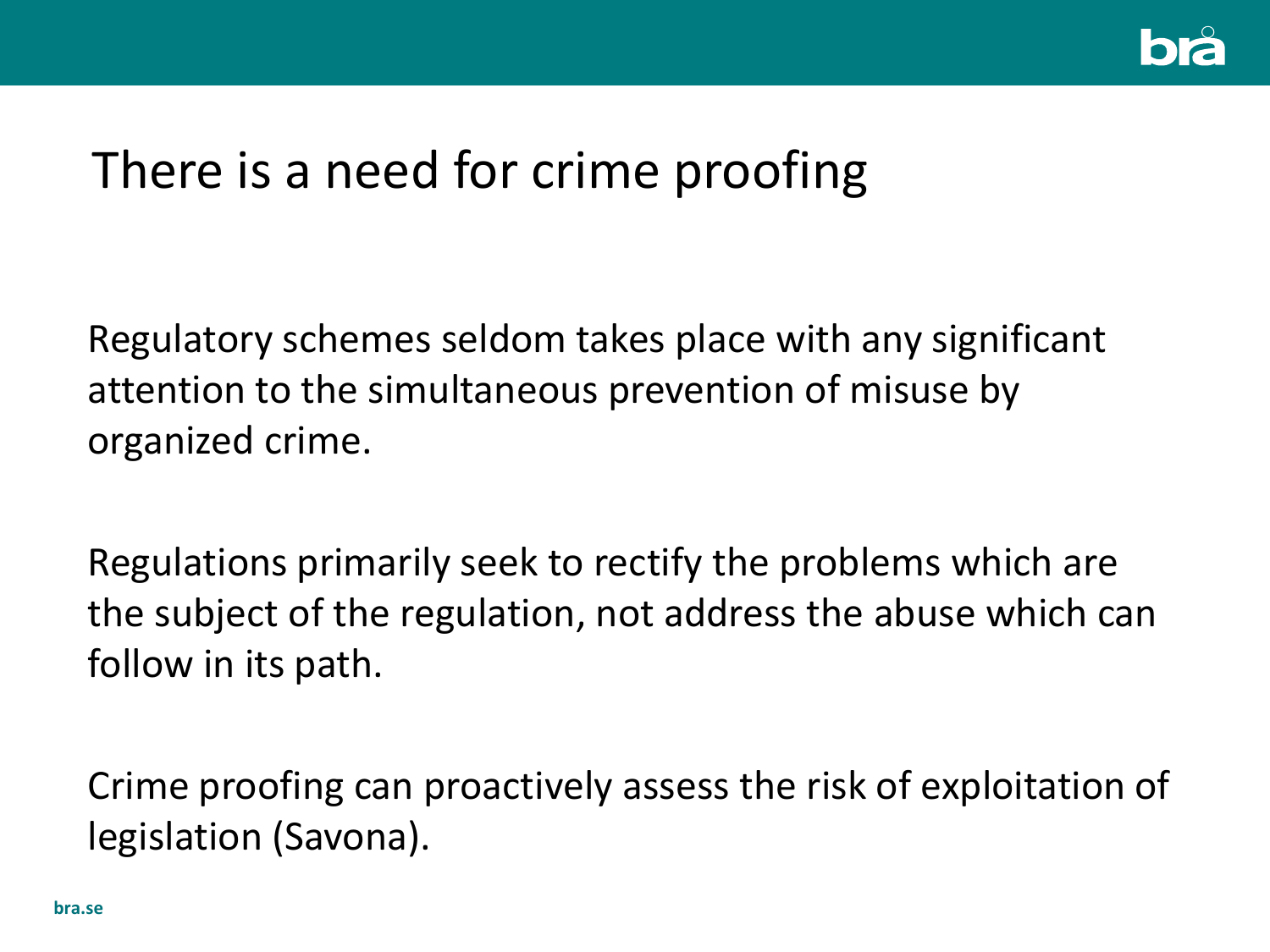

## Situational crime prevention (Clarke)

Ask the questions the opposite way:

- make it easier reduce the efforts to commit crime?
- decrease the risk of committing crime?
- Increase the reward to commit crime?
- Create provocations to commit crime?
- give room for excuses to commit crime?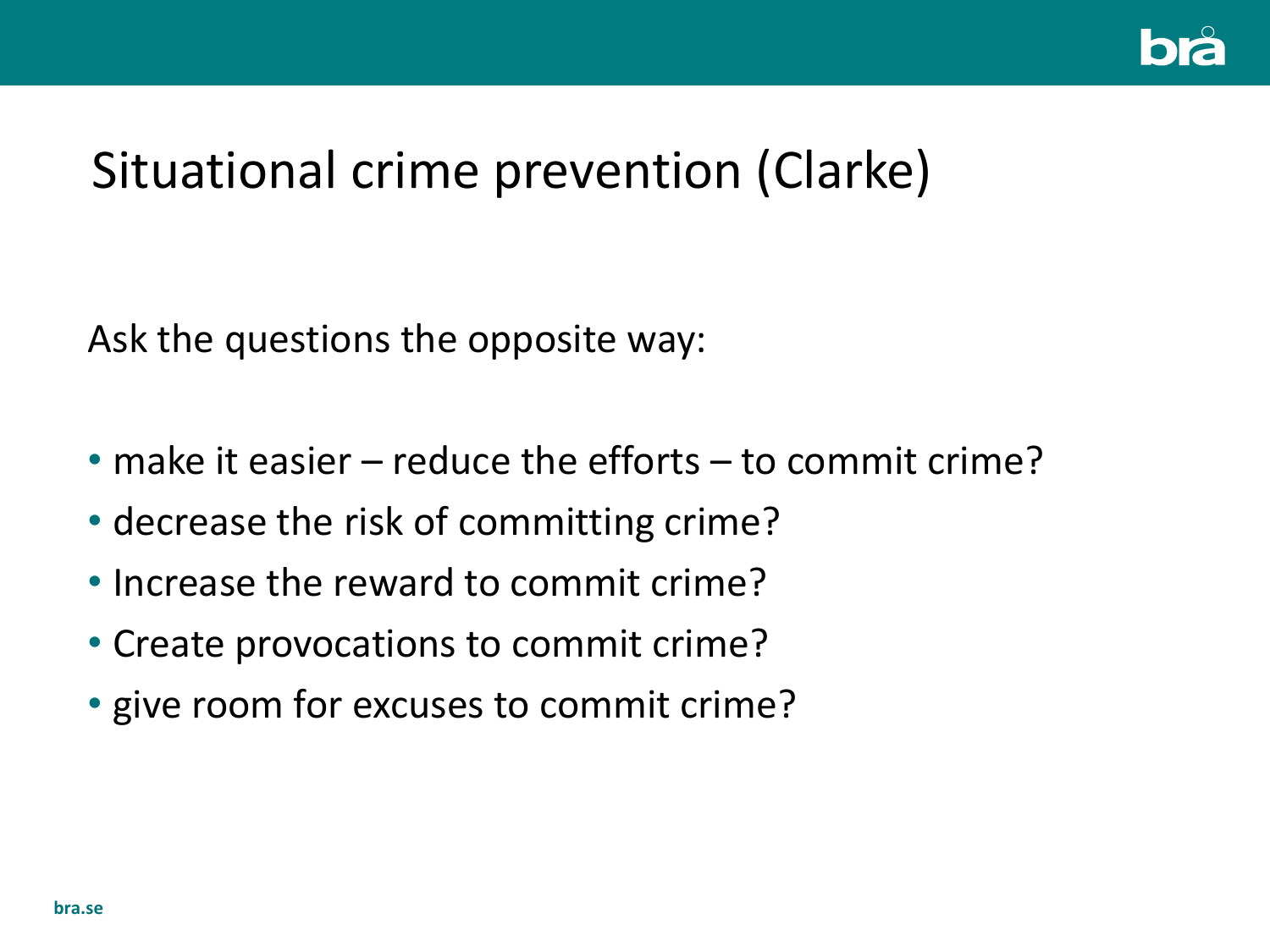

# There are often good reasons for regulation

Crime proofing = Better ground for decision.

Even if regulations can be misused by organised crime

- there are often good reasons for regulations
- It is politically impossible to find an another solution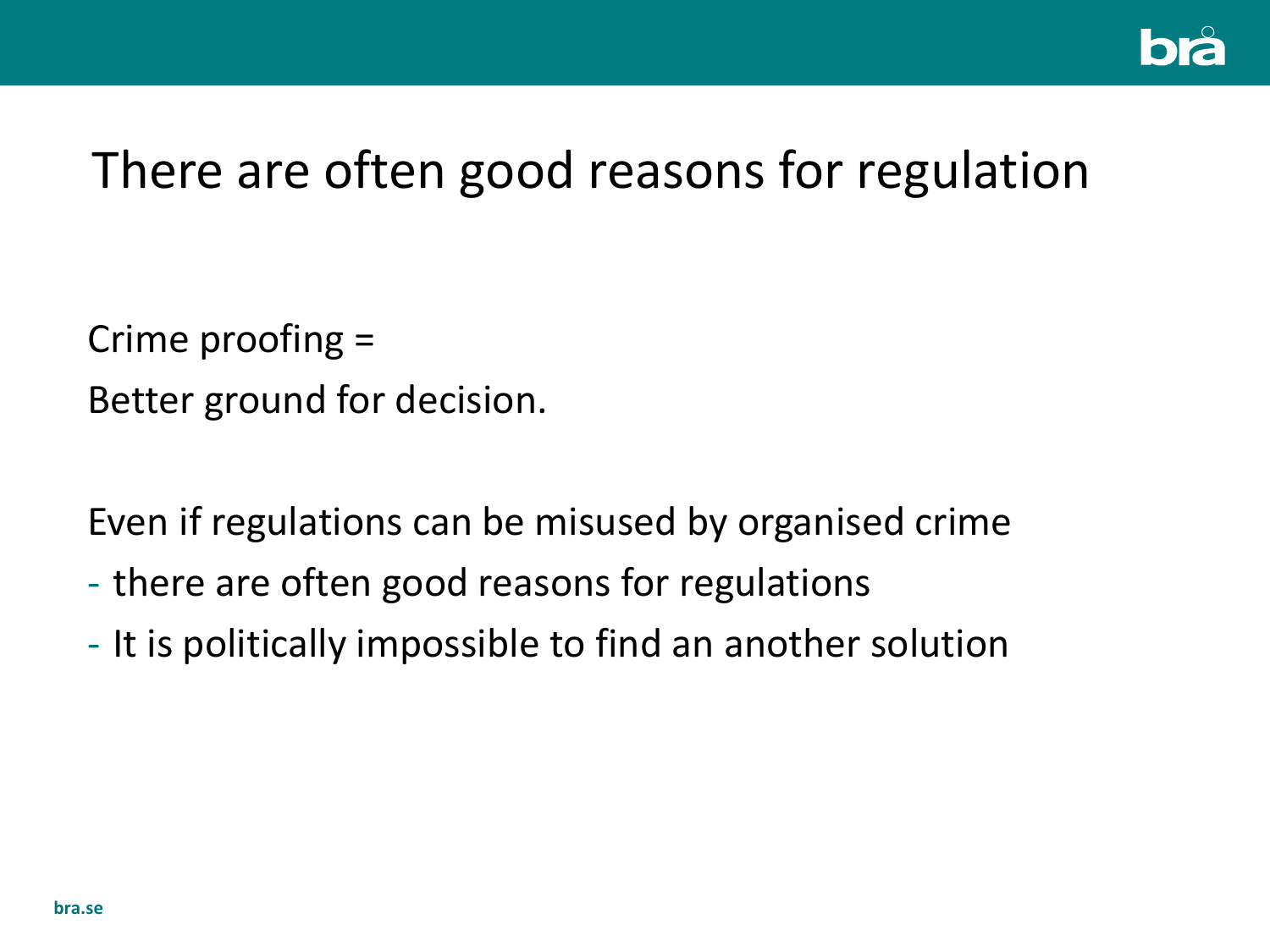

# The "second step" of crime proofing

Instead of changing the fundamental provisions of the regulatory scheme  $-$  e.g. prohibition, restrictions, taxes  $-$  it is possible to add various "supplements" to prevent crime.

One way is to use situational crime prevention; it is based on investigating the specific criminal problems to discover the situational factors which enable or facilitate the offense (Clarke 1997).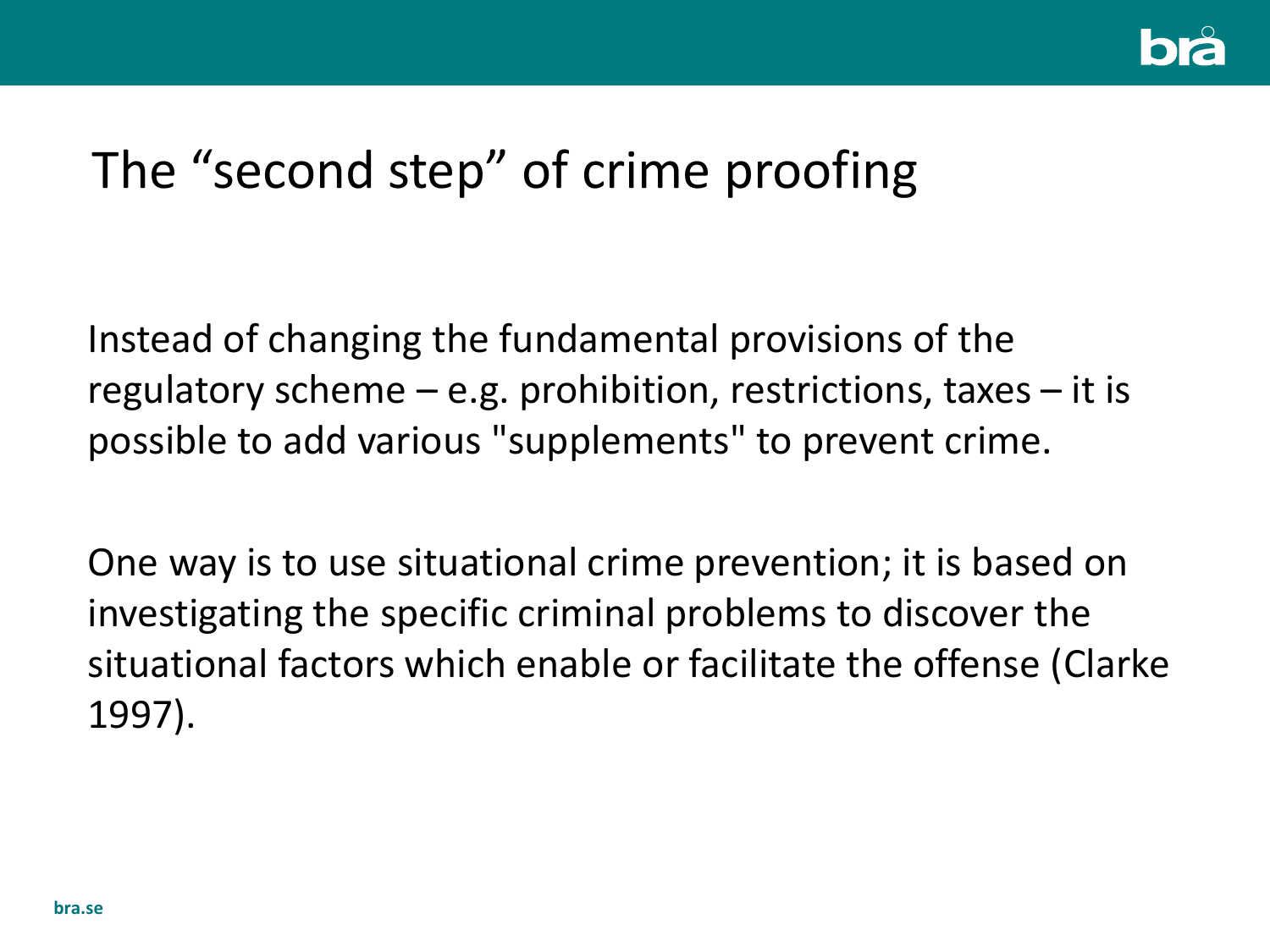

#### Situational crime prevention on a macro level

The next step is to intervene and affect these situational factors on a micro level, and thus render commission of the offense impossible or make it more difficult, or affect the perpetrator's motivation.

However, such situational factors can also be influenced on the macro level (Freilich and Newman 2016). One way of doing so is through a regulatory scheme.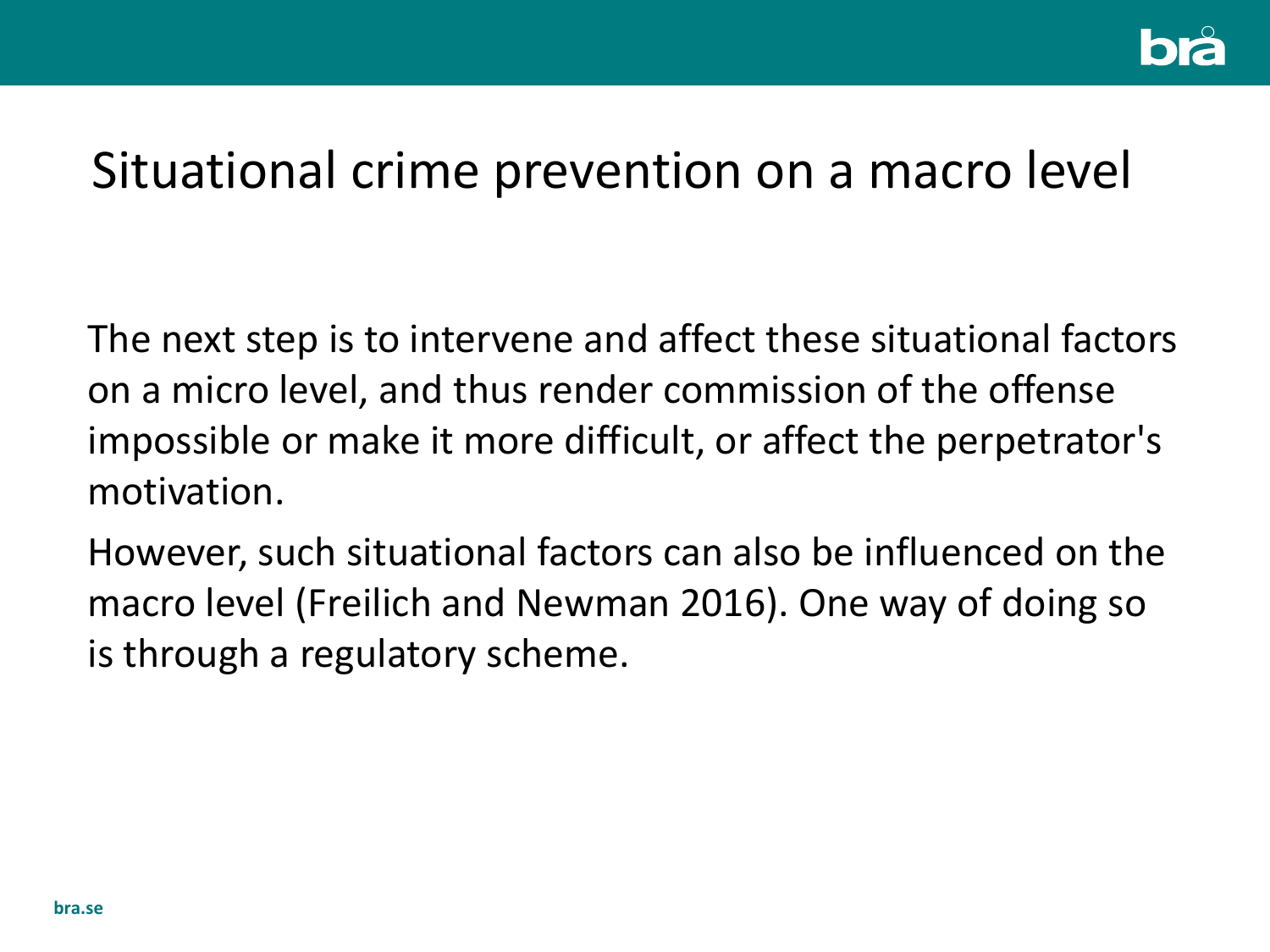

## Examples

Illicit incomes, cash registers, manipulation, certified cash registers,

Support: Field control of the use of cash registers and also the registers

Benefits for renovating houses, earlier refund, today deduction, fraud

Support: Notification from the tax authority to the owner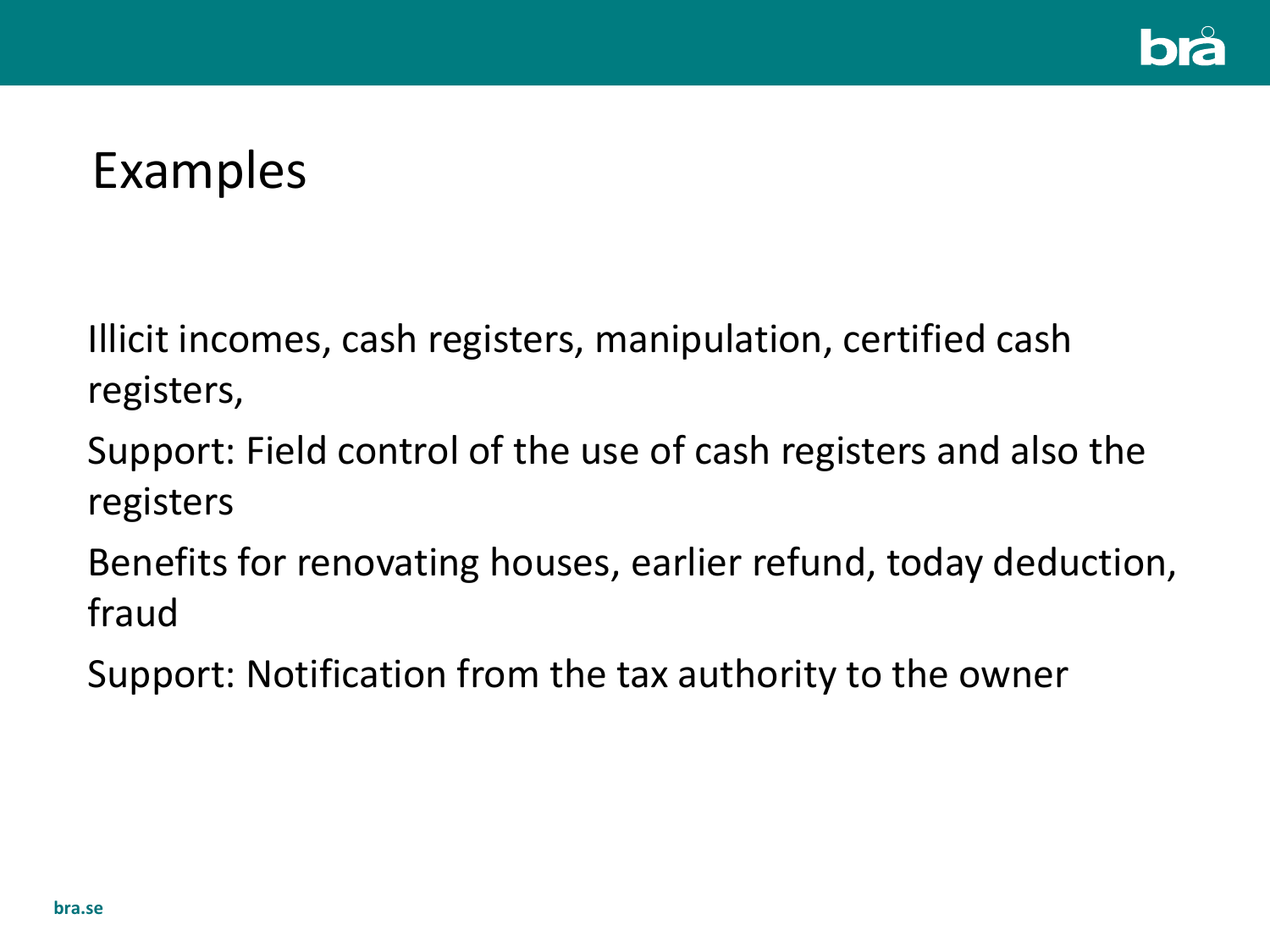

## Example

Limited company's used to have a capital of at least 10 000 EUR.

Reduced to 5 000 EUR

No obligations to have a proper audit

Proposition: Reduction to 2 500 EUR